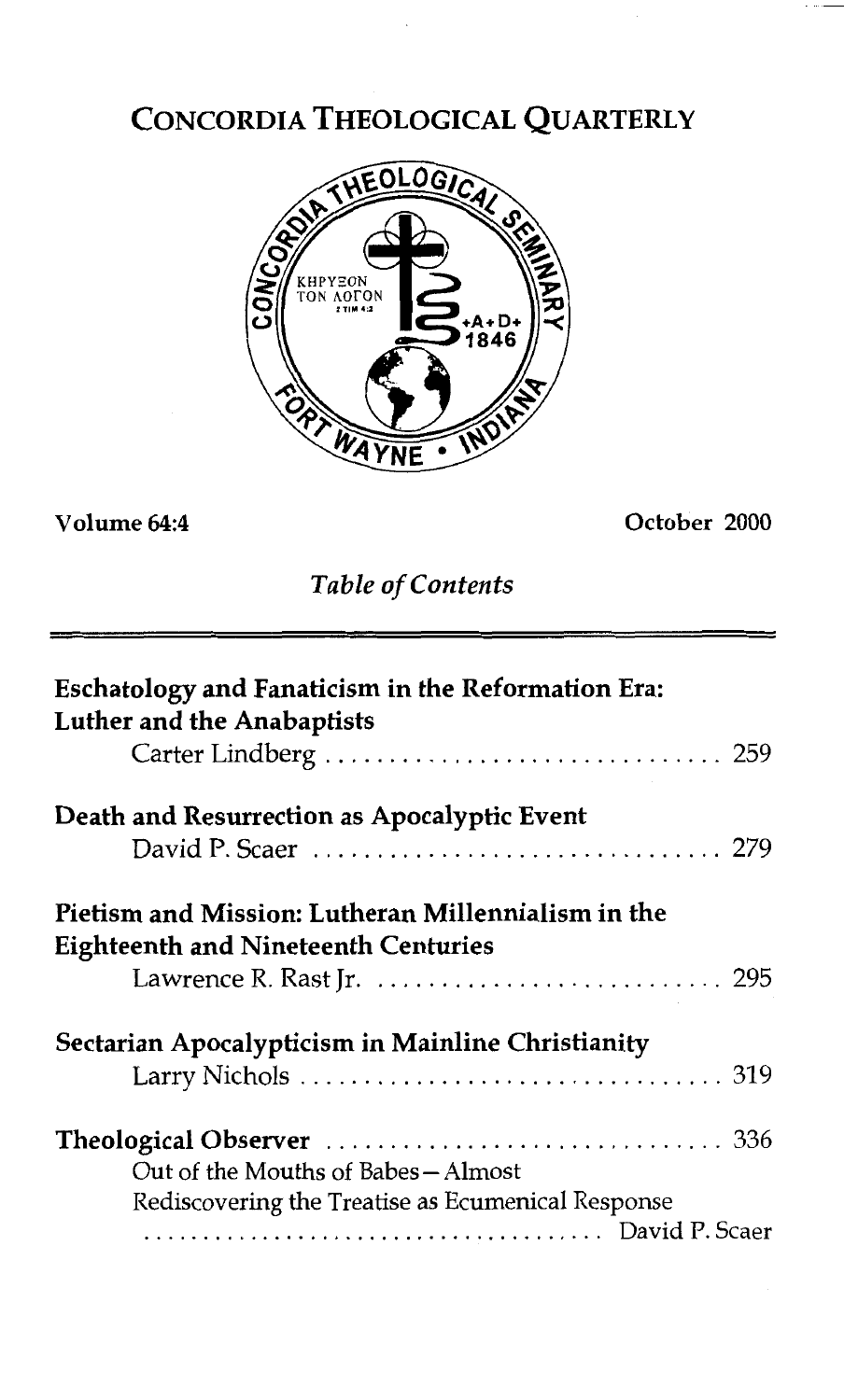| New England's Moral Legislator: Timothy Dwight, 1752-1817.<br>By John R. Fitzmier  Lawrence R. Rast Jr.                         |
|---------------------------------------------------------------------------------------------------------------------------------|
| When God Becomes My Enemy: The Theology of the<br>Complaint Psalms. By Ingvar Fløysvik.<br>Chad L. Bird                         |
| The Fabricated Luther: The Rise and Fall of the Shirer Myth.<br>By Uwe Siemon-Netto.  Lowell C. Green                           |
| Preaching Christ from the Old Testament: A Contemporary<br>Hermeneutical Method. By Sidney Greidanus.<br>Carl C. Fickenscher II |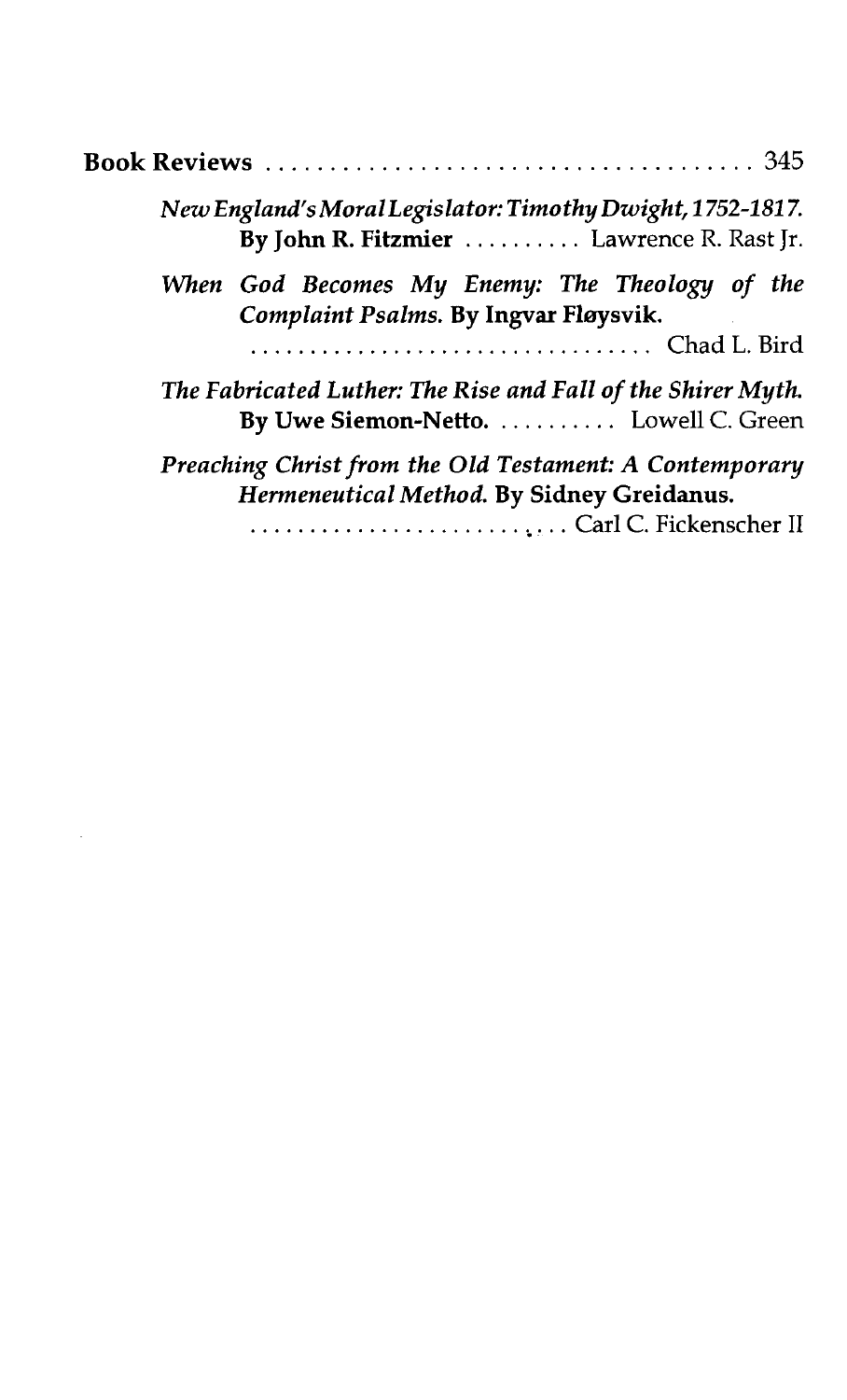## **Sectarian Apocalypticism in Mainline Christianity**

### **Larry Nichols**

Apocalypticism has played an important role in the way that many cults and sects have thought, taught, written, and wrangled about things eschatological. Whether it be Millerites or Mormons, the Watchtower or Waco, the People's Temple of Jonestown, or Heaven's Gate in California, the theme of the coming Apocalypse has been the *leihotif* that has roused and animated the fervent spirits of sundry portentous prophetic gurus who, like roosters, crow out into the millennial dawn, rousing their willing herds of devoted followers.

The title of this paper, however, is "Sectarian Apocalypticism in Mainline Christianity." A closer look at the history of apocalypticism and/or millennialism reveals only too well that the cults are simply biting from the (usually Protestant) hand that feeds them. Charles Taze Russell (1852-1916), the founder of the Jehovah's Witnesses, had both, Presbyterian and Congregational roots. Joseph Smith's (1805-1844) family decided that they were Presbyterians, even though the young Smith himself was not predestined to remain one. Calvinists also bear the responsibility for the back door loss of Mary Baker Eddy (1821-1910), the plagiarizing founder of Christian Science.

The goal of this paper **is** to examine briefly apocalypticism's checkered history in the modem period and, in particular, significant developments of the nineteenth century, as well as the current millennial ravings at the end of the twentieth century. Second, we will be alluding to millennialism as often, if not more frequently, than apocalypticism. Millennialism provides the theological, historical, and philosophical contexts through which apocalypticism must be understood. Many sects that conclude that the end of the world is immanent are invariably in search of a millennial utopia to follow. We will explore this in its secular, sacred, political, and religious domains. This paper will argue that millennialism is philosophically rooted in Gnosticism. The Gnostic quest for an anthropocentric utopia has shaped numerous religious and secular eschatologies throughout history, and is certainly the underlying

**The Reverend Larry Nichols is pastor of Our Redeemer Lutheran** *Church in Greenville, Rhode Island, adjunct professor of Philosophy at the Community College of Rhode Island, and first vice-president of the New England District of the LCMS.*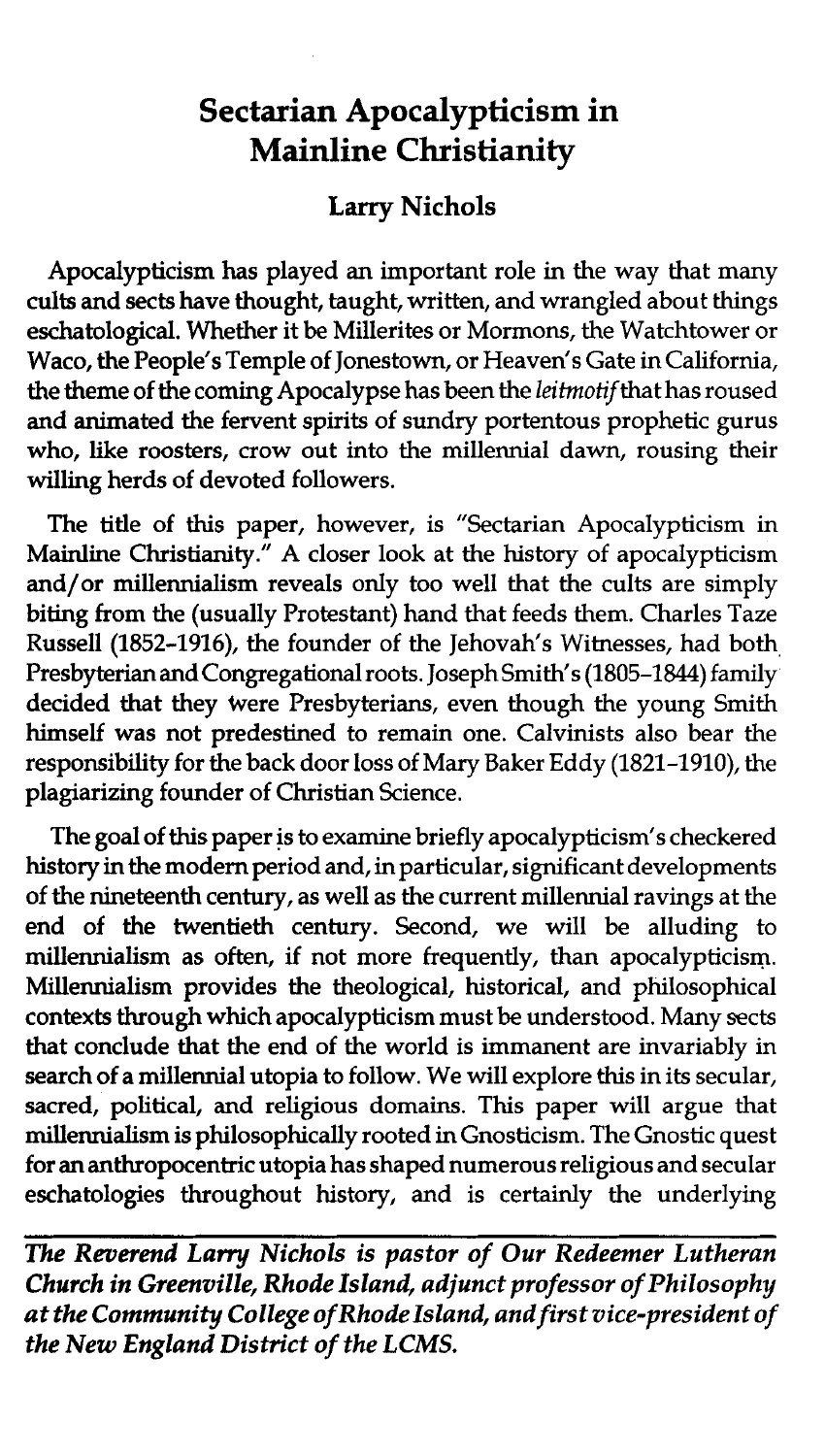foundation of current mainline and Evangelical Protestant Christian thought. Gnosticism has ultimately led to postmodernism, and postmodernism has proven to be Gnosticism's Achilles' heel. Finally, a modest proposal will be made concerning how the church may counter apocalyptic and millennial claims through an apologetics that is consistently Trinitarian, catholic, evangelical (in the best sense), Christocentric, incarnational, ecclesiological, and sacramental.

#### **A** Brief History of Millennialism in Modern Christianity

The middle of the eighteenth century marks a time of renewed apocalyptic and millennial activities. Bengel's *Commentary on Revelation* appocalyptic and millennial activities. Bengel's *Commentary on Revelation* (1740) renewed interest in the study of the Book of Revelation, particularly in pietistic churches. Millennialism was certainly a popular theme at this time in theosophical circles.

Then came the nineteenth century. Perhaps the Romantic era was the most visionary and utopic period in history. Religious visionaries imagined new ways to read the Bible and seek solace in a coming and future kingdom. In 1832, Edward Irving (1792-1834) and his Catholic Apostolic Church imagined the close proximity of a heavenly world and the return of Christ to establish it. John Nelson Darby, founder of the Plymouth Brethren (1847), spearheaded the dispensationalist interpretation of the Bible. His ideas caught on like wildfire in America, particularly in revivalist meetings and amongst itinerant frontier evangelists. Apparently, however, Darby was not the originator of the idea of a pre-tribulation rapture. Both he and Irving were inspired by a woman named Margaret MacDonald, who reported a revelation given her by God during a healing service in Port Glasgow, Scotland in 1830. MacDonald reported in her vision that there was a two-stage process to the Second Coming of Christ. This idea was embraced by both Darby and Irving and was destined for much fuller development in many of the Bible Schools (Moody, Fuller, Dallas, and others) during the twentieth century in the United States.'

320

**<sup>&#</sup>x27;A good study of the history of the origin of the pre-tribulation rapture theory is**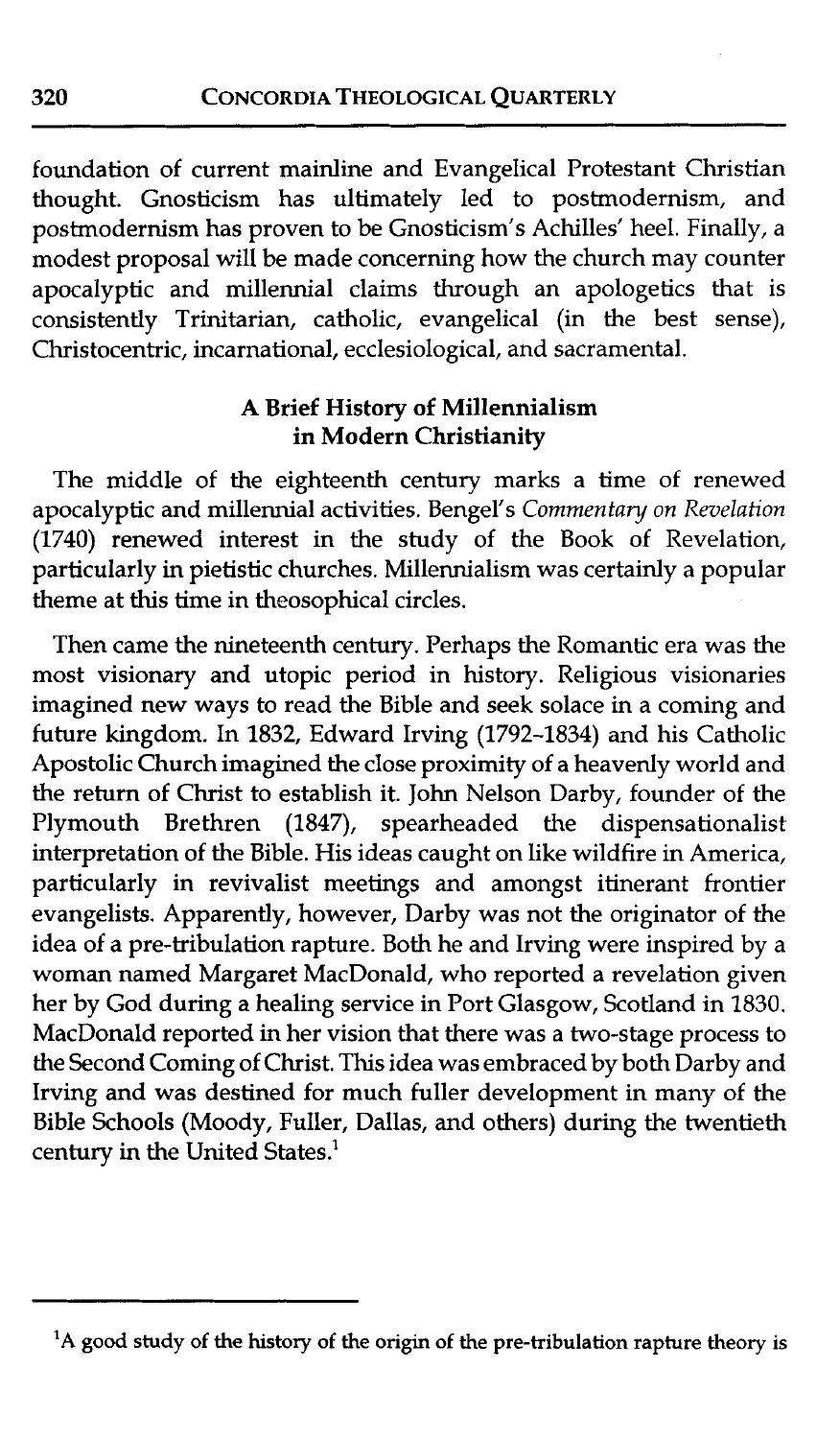America was and is the land of unbridled freedom of religious expression. No small amount of millennia1 fervor preoccupied those who had come from Europe to seek it. In Salt Lake City, Utah, Brigham Young (1801-1877) led the band of Mormons and declared the Salt Lake Valley to be the new "Zion in the Wilderness." Mormonism, of course, is one of the most influential of homegrown religions in the world. "If there was ever a story tantamount to the quintessential American melodrama, it is the story of the Mormon Church. That it is an interesting story is beyond doubt. That it is a significant story is beyond question. That it developed into what it is today is for many, beyond belief."<sup>2</sup>

Perhaps the most notable and significant American nineteenth century millennia1 marvel was William Miller (1742-1849). In 1836, Miller, a farmer from Low Hampton, New York, published his *Evidence from Scripture and History of the Second Coming of Christ.* Possessing no formal theological training, Miller declared that he had unraveled the mysteries of Daniel and Revelation and pinpointed 1843 as the sure year for the return of Christ. In January of 1843, Miller became more specific, announcing that the year between March 21, 1843 and March 21, 1844 would be the time of the end. When March 21 came and went, Miller's disappointment was temporarily postponed when one of his followers pointed out that according to Habakkuk 2:3, Miller had forgotten to take into account the need for a "tarrying time" of seven months and ten days. This brought the new date to October 22, 1844. The amount of pamphleteering, the excitement, the press coverage, and the large following surrounding Miller was simply amazing. When 1844 came and went, with no Apocalypse, there was utter disillusionment, anger, and many abandoned Miller's movement. This is known in American religious history as the Great Disappoint $m$ ent.<sup>3</sup> Those that remained would later be banded together as Seventh Day Adventists, led by Ellen G. White (1827-1815). White told the remaining remnant that Miller had failed because he did not teach a proper observance of the Sabbath day.<sup>4</sup>

Dave MacPherson's The *Incredible Cover-up: The True Story of the Pre-trib Rapture*  (Plainfield, New Jersey: Logos International, 1975).

<sup>&#</sup>x27;George Mather and Larry Nichols, *Dictionary of Cults, Sects, Religions, and the Occult*  (Grand Rapids: Zondervan, 1993), 186.

<sup>30</sup>ne may see Ronald L. Numbers and Jonathan Butler, editors, *The Disappointed: Millerism and Millenarianism in the Nineteenth Century* (Bloomington and Indianapolis: Indiana University Press, 1987).

<sup>4</sup>Winthrop S. Hudson, *Religion in America* (New York: Charles Scribner's Sons, 1981),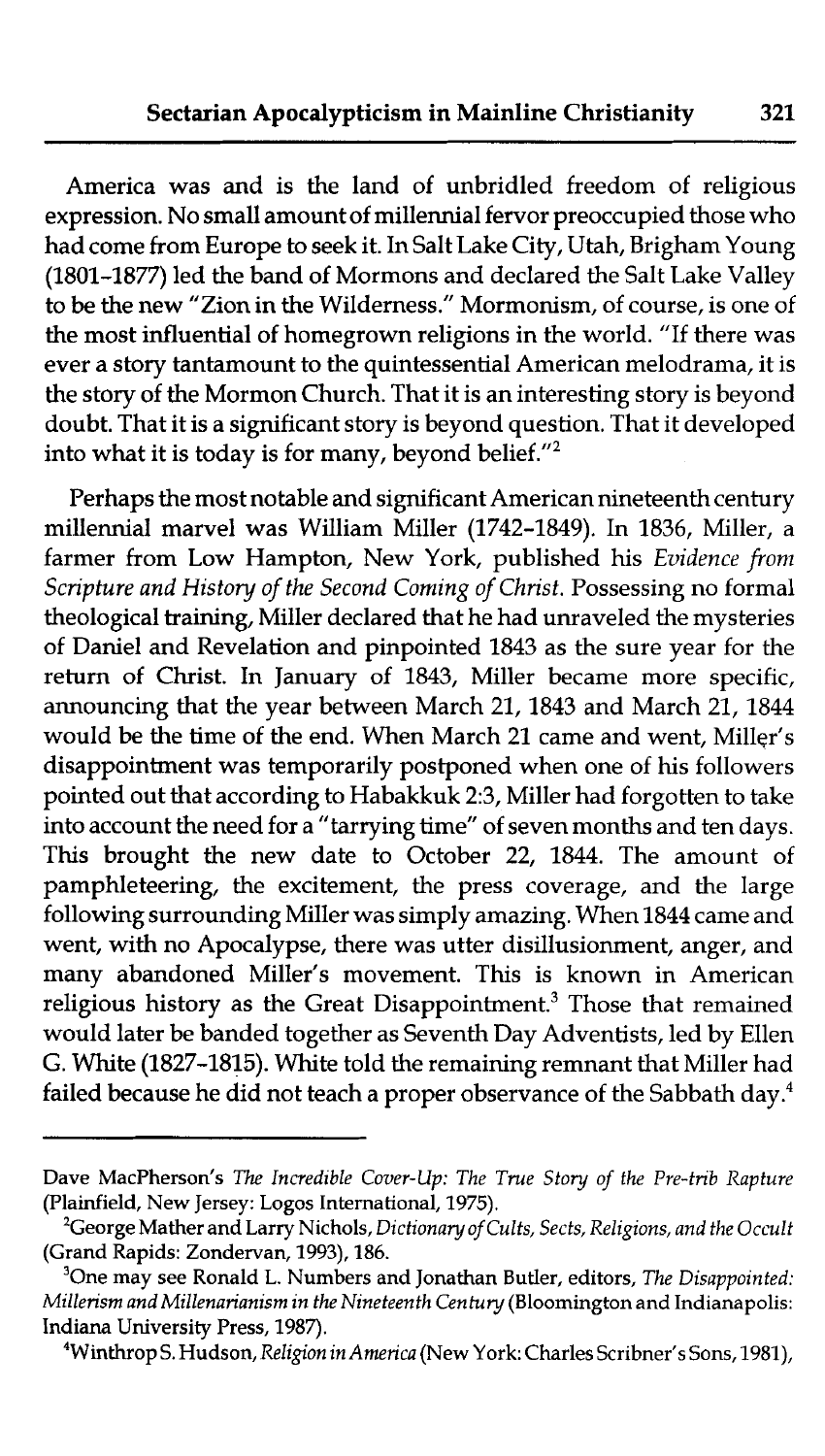Darwinism, Freudianism, speculative idealism, Marxism, and the advent of biblical criticism, all fertile activities of the nineteenth century European mind, paved the way for many to turn their backs on religious forms of utopia and the abandonment of a religious milieu for the quest for the better world. Apocalyptic fears and millennia1 hopes were recast from the sacred to various secular paradigms amongst the learned and the cultured despisers of religion.

Protestant liberals in the nineteenth century tried to retain a reworked religious version of Christianity. Friedrich Schleiermacher (1768-1834) relocated the essence of Christianity from the head to the heart and summarized Christianity as a "feeling of absolute dependence." Later in the nineteenth century, Adolph von Harnack (1851-1930) proffered that the essence of Christianity did not lie in its old-world "husk," namely its eschatological context. The utopic vision for Christianity is the removal of the old husk so as to get at the kernel. For Harnack and the older Albrecht Ritschl(1822-1889), and liberal theology in general at the close of the nineteenth century, this kernel was Christianity's "value" to culture in its excellent program of ethics and morality. In Harnack's view, part of the old husk was, in essence, a Christianity stripped of any of the old orthodoxy's claims altogether. "The history of the church has shown us that it was necessary that 'primitive Christianity' had to disappear in order that Christianity might remain."<sup>5</sup> The Christianity that would remain for Harnack was not fixed doctrine or dogma, but the gospel as "dynamic reality." Jesus awakens the consciousness of people in all ages. For Harnack, it should also be noted that this was a gospel of Jesus rather than a gospel *concerning* Him. The gospel of Jesus embraces three themes. One of them is eschatological and this is important to point out because Harnack's theology would have a profound effect on twentieth century liberal thinking. The three themes of the gospel for Harnack were: "Firstly, the kingdom of God and its coming. Secondly, God the Father and the infinite value of the human soul. Thirdly, the higher righteousness and commandment to love."' For our purposes, this emphasis recast Christianity and a concept of the millennium into a "my kingdom is exclusively of this world" mode.

**<sup>197.</sup>** 

**<sup>&#</sup>x27;Adolf von Harnack,** *What is Christianity?* **translated by T.B. Saunders, introduction by Rudolf Bultrnann (New York: Augsburg Fortress, 1957), 13-14.** 

**<sup>%</sup>on Harnack,** *Christianity?* **56.**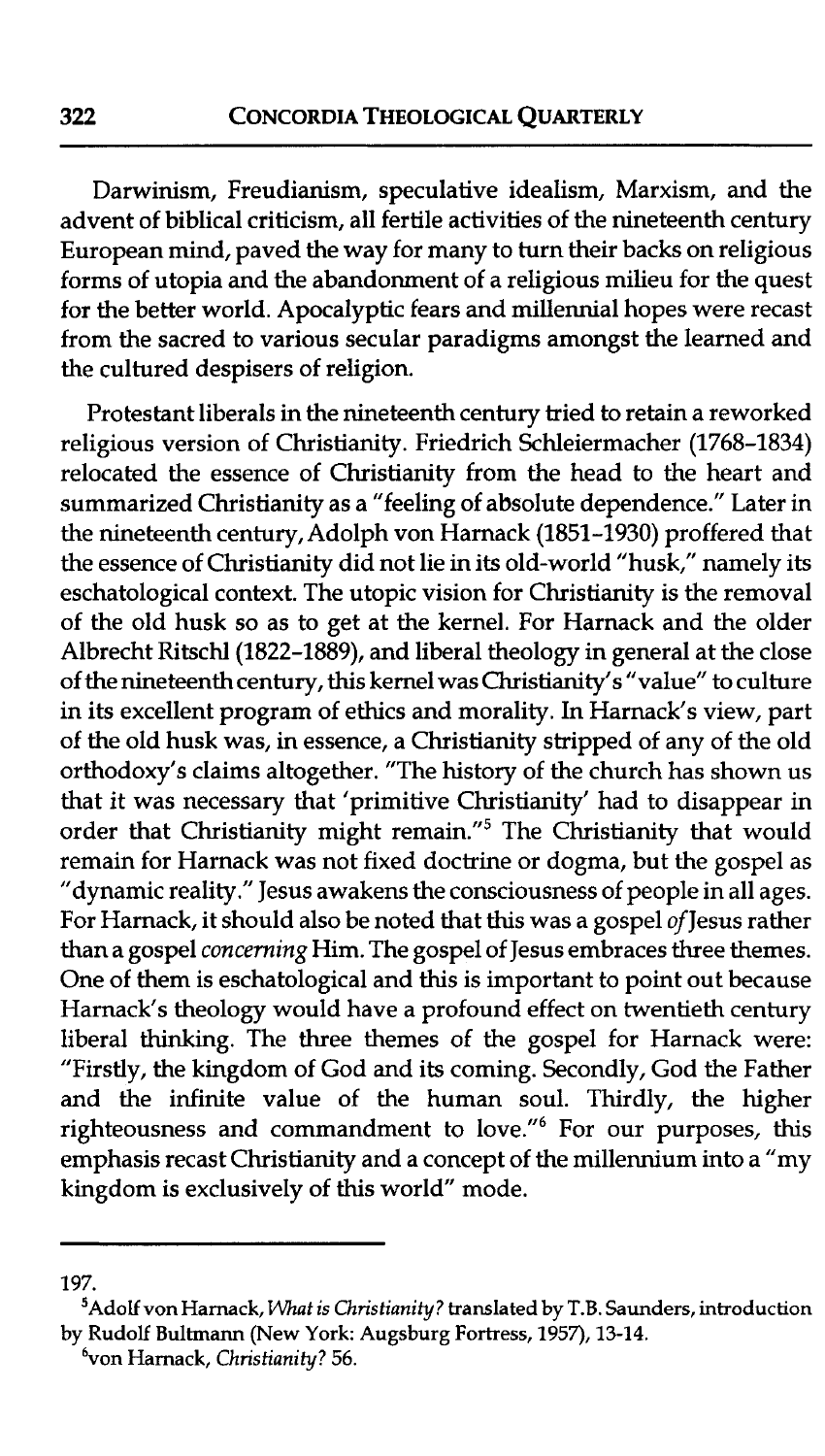An important historian, even if he was no friend to Christianity, was Franz Overbeck (1837-1905). A close friend of Nietzsche, Overbeck protested vehemently the idea that Christianity had now graduated into a wonderful and beneficial this-worldly religion. He maintained that Christianity is only to be understood correctly in its eschatological context. He went so far as to say that Christianity becomes a form of paganism when it blends Christ with culture. Thus for Overbeck, Harnack was the high priest of unchristian and modern theology.<sup>7</sup>

Nineteenth century thinking in most all of its forms had a tremendous influence on the twentieth century. The Irvingites, Darbyites, Campbellites, and revivalists of the nineteenth century, on the one hand, passed on their ideas to the Fundamentalist and Evangelical movements of the twentieth where apocalyptic and millennia1 themes became highly embellished. Schleiermacher, Hegel, Darwin, Harnack, Troeltsch (to name just a few), on the other hand, paved the way both academically and culturally for twentieth century figures such as Barth, Bultmann, Tillich, and Sartre. Contemporary theological themes included the death of God, existentialism, the social gospel, Marxist liberation theology, positivism, deconstructionism, and, eventually, postmodernism. All of these "isms" had important implications in the development of popular twentieth century forms of millennialism and apocalypticism in mainline Christianity.

Millennial communities blossomed and flourished in the twentieth century. The decade of the 1960s, with its utopic themes of counterculture and commune, resulted in revolt upon all mediating institutions, the church included. Mainline Christian churches were abandoned for cults, "non-denominational" denominations, and a renewed and vigorous individualism. Evangelical and Fundamentalist mega-churches and parachurch (the charismatic movement) ministries sprang up, emphasizing the need for one's personal relationship with Jesus in spite of, and even apart from, the church. The new birth was widely understood not in the context of baptism, but in terms of individual decision. The assassinations of two Kennedys, the gunning down of four students at Kent State, the murders of Malcolm X and Martin Luther King Jr., the Vietnam War, and the Cold War, with its accompanying fear of nuclear holocaust, set the

**<sup>&#</sup>x27;Claude Welch,** *Protestant Thought in the Nineteenth Century, Volume I1 1870-1914*  **(New Haven: Yale University Press, 1985), 225.**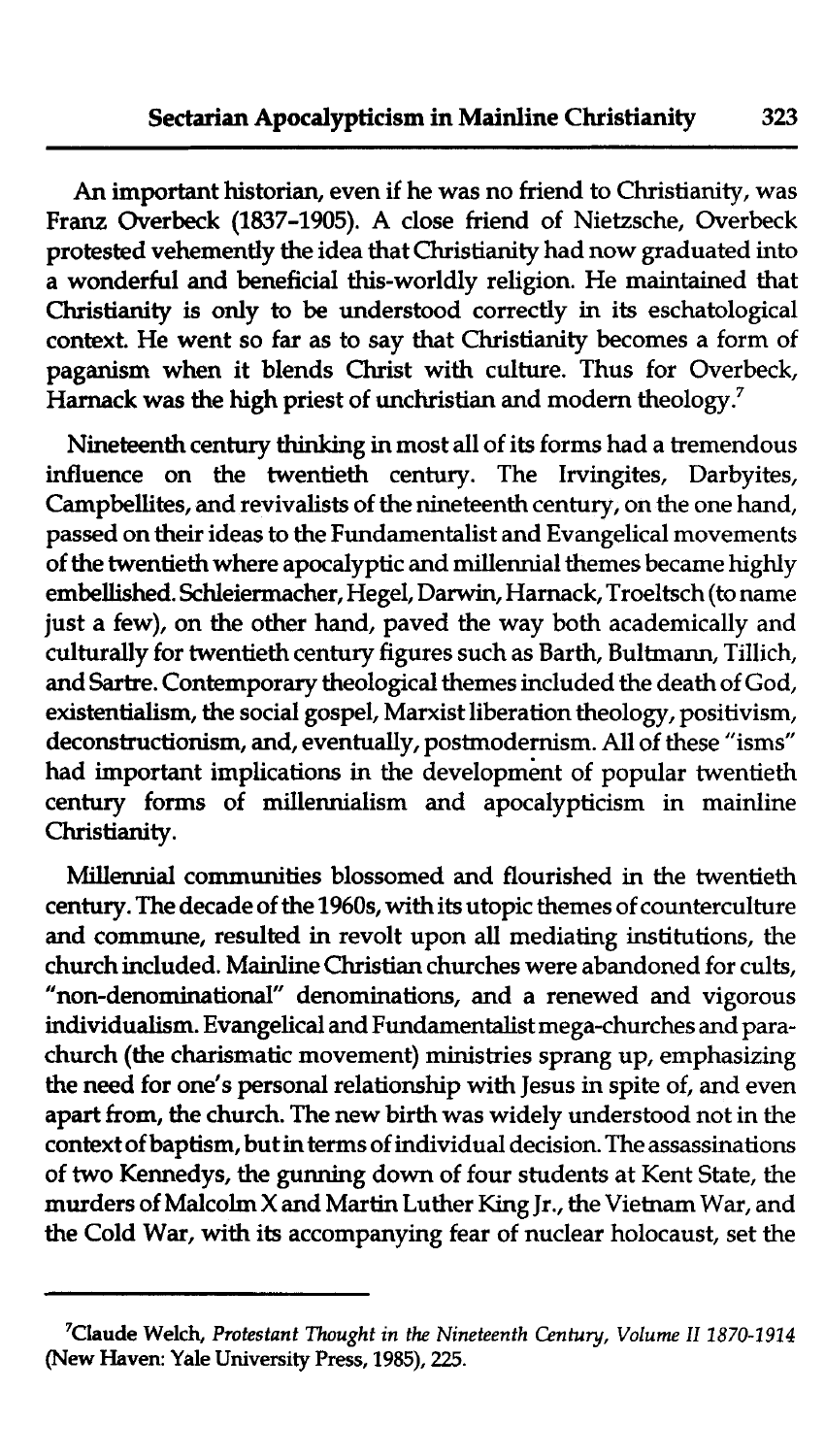tone for the feverish millennial impulses of the 1970s. End times themes filled pulpits, coffeehouses, books, tapes, and movies. Many believed the rapture was around the corner. Sermons pointed to the computer called "the Beast" in Brussels, Belgium, which was believed to be capable of assigning every man, woman, and child on earth an identification in three sets of six numbers each, or literally 666. The Antichrist was figured to be anyone from Henry Kissinger to the Shah of Iran; the papacy was but his able-bodied assistant. Then there was the painting of Christ knocking, not at the door, as in the Burne-Jones work, but upon the United Nations building as if it were a door. Other artistic flare included depictions of cars falling off of bridges, an airplane suddenly without its raptured pilot, and bridges collapsing signaling the beginning of Armageddon. An impressive array of end times maps were readily available, inspired by the margin notes of the Scofield Reference Bible. Of course there were (and still are) the pontifications of Hal Lindsay in his best selling book, The Late Great Planet Earth.<sup>8</sup>

There was no small amount of millennial fervor in the 1980s. In 1982, the planetary alignment known as the "Jupiter Effect" spurned yet another series of books, articles, sermons, and wide-eyed certainty in the Fundamentalist, Evangelical, and Pentecostal communities that this was indeed the time of the end. The year 1988 featured the influential 88 *Reasons* Why *the Rapture Will Be in 1988.* In this instance, another Evangelical enthusiast and NASA engineer, Edgar Whisenant, claimed to have figured right where so many others had gone wrong.<sup>9</sup>

John Leland's excellent article in *Newsweek,* November 1,1999, sums up very well the millennium madness of the 1990s. He writes of a modern day American Elijah who predicted that the year 2000 would usher in the end of the world. In the latter part of this century he led thousands of Americans to Jerusalem to await the return of Christ. The Reverend Bobby Bible, a Los Angeles-based Fundamentalist preacher, as late as December 31, 1999, stood on the Mount of Olives with his followers proclaiming that the end was coming on January 1. Leland noted that there were about 100 Christians living on the Mount of Olives, the very

<sup>&#</sup>x27;Hal Lindsay with C. C. Carlson, The *Late Great Planet Earth* (Grand Rapids: Zondervan, 1970).

<sup>&</sup>lt;sup>9</sup>Edgar C. Whisenant, *On Borrowed Time: The Bible Dates of the 10<sup>th</sup> Week of Daniel, Armageddon; The Millennium:* 88 *Reasons* My *the Rapture Will Be in* I988 (Nashville: World Bible Society, 1988).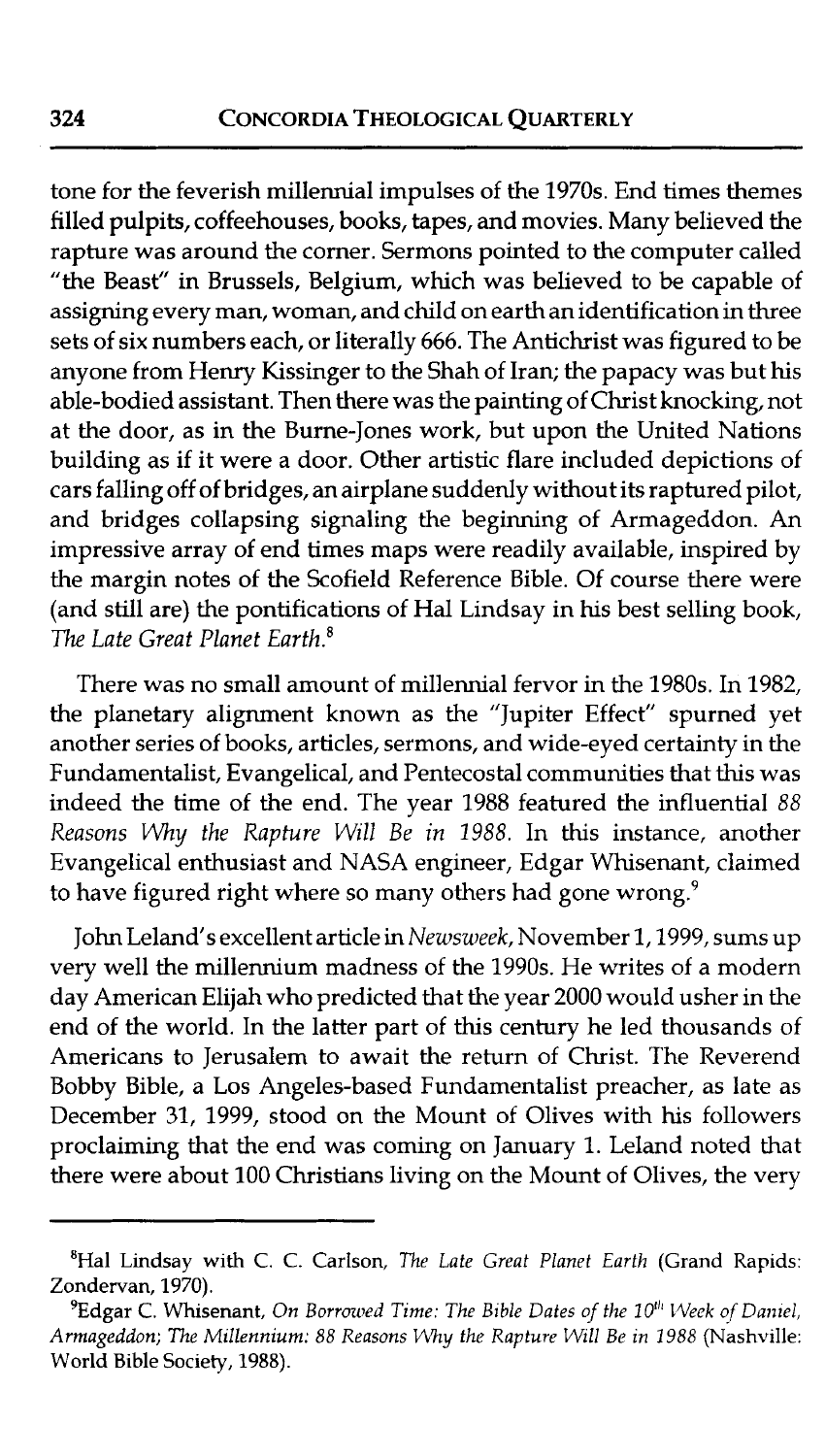spot where they believe that the Bible says that Jesus will return to earth.<sup>10</sup> In addition to Brother Elijah and the Reverend Bible, another American, called "Brother David," had been waiting in Jerusalem with five followers in an ecstatic prayer vigil because, as he reported to *Newsweek,* "I feel that the Lord is returning, and the millennium is to be the time of his coming."" Israeli authorities, well aware of Fundamentalist Christianity's preoccupation with the marriage between Zionism and apocalypticism, have already expelled a number of these groups from their country.

According to a *Newsweek* poll, eighteen percent of Americans expect the end of the world, or Armageddon, to come within their lifetime. Jerry Falwell has recently announced that the "Antichrist" is already among us. Earlier last year, Falwell distributed a packet known as "the Y2K Time Bomb," which included a video, A *Christian Guide to the Millennium Bug.*  The package also included a "Family Readiness Checklist," admonishing people to stock up on such items as gardening utensils, cotton swabs, and peanut butter and jelly. **"Y2K** is God's instrument to shake this nation, to humble this nation," Falwell had said in a broadcast in 1998.<sup>12</sup> Some prognosticators in today's popular Evangelical circles have replaced Kissinger with Bill Gates as the Antichrist. According to this version of things, the President of Microsoft has already put a mark upon the forehead (your computer terminal), and a mark upon your right hand (the mouse). Hundreds of websites are now springing up describing various millennial scenarios. Many doomsdayers are no longer standing on street corners or on soapboxes warning passers by of the impending Apocalypse, but they have retreated into cyber-space and the world wide web.<sup>13</sup> Movies such as "The Omega Code" and Schwarzenegger's "End of Days" are among Hollywood's versions of the Apocalypse, with many more no doubt to come.

On the other hand, J. Gordon Melton reports that he is surprisingly disappointed that there have not been even more apocalyptic enthusiasts than are currently on the scene. "I expected to have a field day with millennial groups," he says. "And there was nothing." Ted Daniel, who

**<sup>&</sup>quot;John Leland, "Millennia1 Madness,"** *Newsweek* **(November 1,1999).** 

**<sup>&</sup>quot;Leland, "Millennial Madness."** 

**l2Hanna Rosin, "Maybe It's Not the Apocalypse," The Washington** *Post* **(December 28,1999).** 

**<sup>13</sup>Leland, "Millennial Madness."**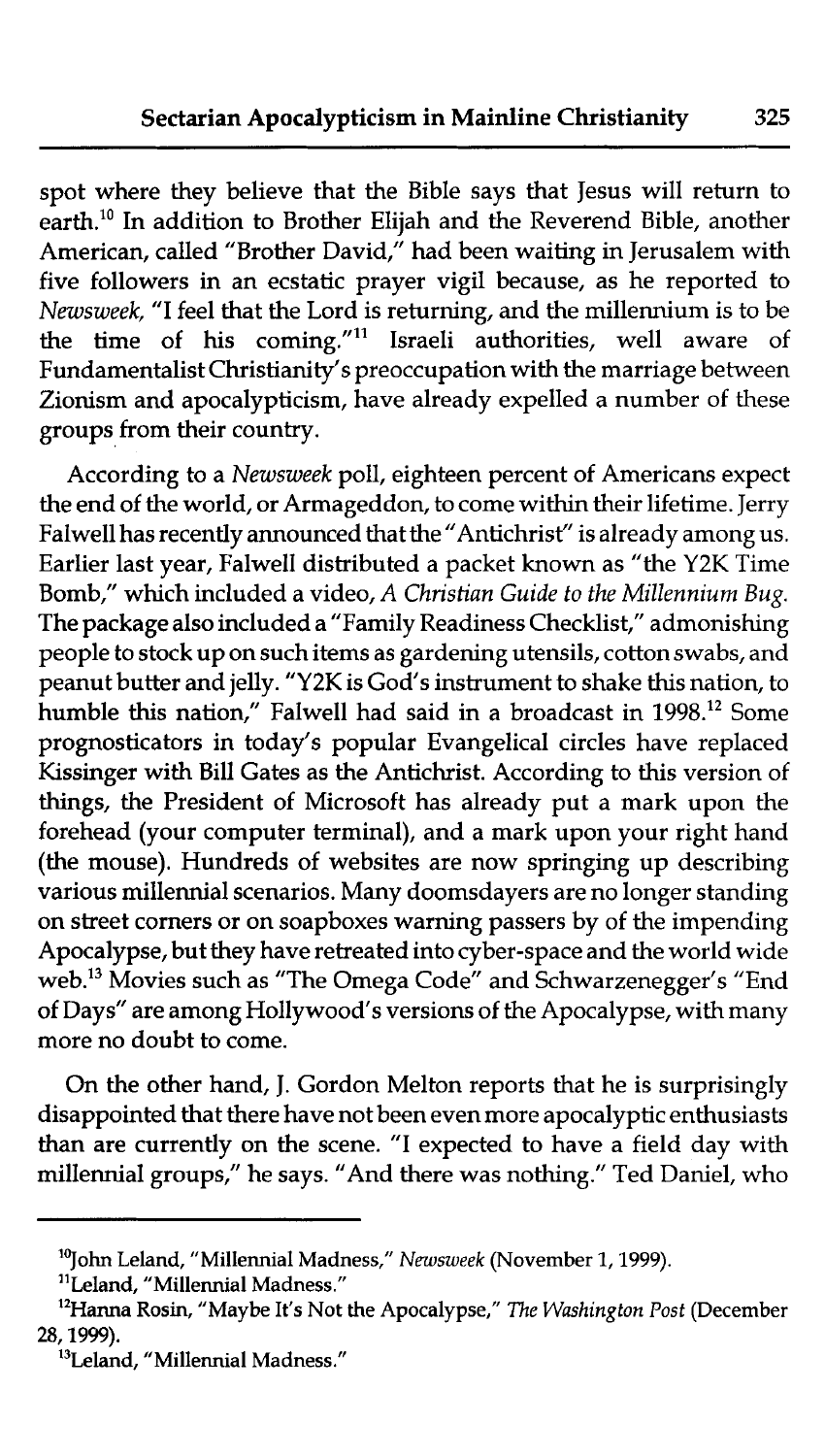runs the Millennial Center in Pennsylvania and keeps a close eye on doomsday cults explains, "It's the usual pattern. If you're a millenarian prophet, you have to keep people excited. But once the date gets closer, you back off." Indeed, a number of Fundamentalist and Evangelical writers backed off as January 1, 2000 approached. The Reverend Ralph Moats had relocated from California to Montana in 1992 to prepare for doomsday. He calls his sect the "End Times Harvest Church." However, in December 1999, Moats said that he believed that January 1 would be just another New Year's Eve.<sup>14</sup>

Other Evangelical writers besides Falwell and Moats who previously had prophesied and profited from people's millennia1 expectations include Toronto-based minister Grant R. Jeffery, author of The *Millennium Meltdown* and *Armageddon: Earth's Last Days.* Just prior to the New Year, Jeffrey adjusted his predictions, expecting them to unfold "only distantly." But apparently not too distantly. "It's not a January problem," Jeffrey declares. "It will manifest itself throughout the year, like maybe in March or April or May, or even later." Damian Thompson, author of *The End* **of** *Time: Faith and Fear in the Shadow* **of** *the Millennium,* maintains that "people who last year became excited about the millennium bug are suddenly saying, 'I never said that. It was him, not me.'"<sup>15</sup> One year ago, Tim LaHaye and Jerry Jenkins, who have sold more than 10 million copies of the *Left Behind* series, prophesied global upheaval on January 1, 2000. "The Y2K bug could trigger financial meltdown," their website warned, "making it possible for the Antichrist or his emissaries to . . . dominate the world commercially until it is destroyed." Now Jenkins and LaHaye are backing down and claiming that "We don't think it relates to Y2K at all. We are bemused by people who do."<sup>16</sup>

Nevertheless, for many Evangelicals, the Apocalypse is indeed around the corner. It is still coming. But more and more retreated in the final weeks before the advent of the year 2000. Some dispensationalists have calculated that the year 2007 will trigger the end because that will mark the end of the seven-year Tribulation. Others look ahead to 2033, counting from Christ's death rather than His birth.

**I4Leland, "Millennia1 Madness."** 

**<sup>&#</sup>x27;'Rosin, "Maybe It's Not the Apocalypse."** 

**<sup>16</sup>Rosin, "Maybe It's Not the Apocalypse."**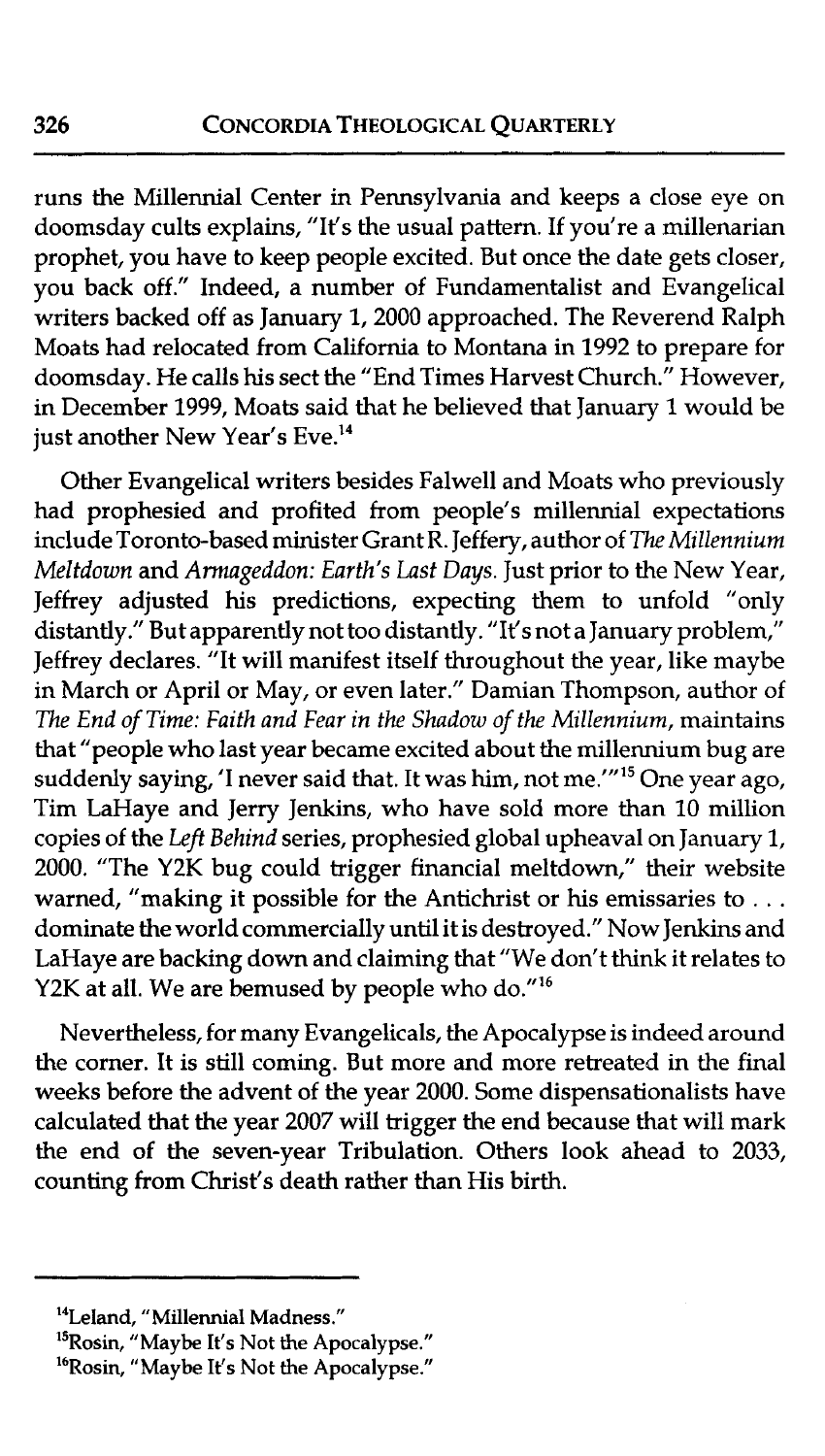#### **The Effects** of Gnosticism in Christianity and Millennia1 Thought

Evangelicals, Protestant liberals, and others have certainly steered away from Fundamentalist extremism and biblical literalism. But they have not remained untainted. Some form of apocalypticism, utopia, **millennia1** impulses, or visions for the future seem to have had their effects on much of Christendom. This is evident in an early book by Carl F. H. Henry, perhaps the leading systematician of Neo-evangelicalism. In his book, Evangelicals in Search of an **Identity,** Henry, along with numerous other Evangelicals, laments that the doctrine of the church is the missing **link** in Evangelical circles." While Evangelicals understand the essential message of redemptionand almost sound Lutheran when expounding on justification, by (unconsciously "felicitously") rejecting or at least failing to understand the Chalcedonian Christology of the church, they (more consciously) dismiss the real presence of Christ in the sacraments outright. In this regard, the distinctions "liberal" or "conservative" bear little meaning. This removal of catholic Christology from the Reformed Protestant world has had profound effects for the entire history of Protestantism-both conservative and liberal. One example to demonstrate that Protestants of all stripes basically arrive at the same conclusion is from one of the great liberal Protestant theologians of this century, Reinhold Niebhur (1892-1971). Niebuhr writes excerpts in a diary he kept while he served as a pastor of a small Protestant congregation in Detroit in the early part of the twentieth century:

. . . visited old Mrs. G. today and gave her communion. This was my first experience with communion at the sick bed. I think there is a good deal of superstition connected with the rite. . . . Yet I will not be too critical. If the rite suggests and expresses the emotion of' honest contrition it is more than superstition. But that is the difficulty of acting as priest. . . . Whether it is a blessing or a bit of superstition rests altogether with the recipient.

I must admit that I am losing some of my aversion to the sacraments cultivated in my seminary days. There is something very beautiful about parents bringing their child to the altar with a prayer of thanksgiving and as an act of dedication. . . . Incidentally Mrs. G gave me a shock this afternoon. After the service was completed she

<sup>&</sup>lt;sup>17</sup>Carl F. H. Henry, *Evangelicals in Search of an Identity* (Waco, Texas: Word Books, **1976).**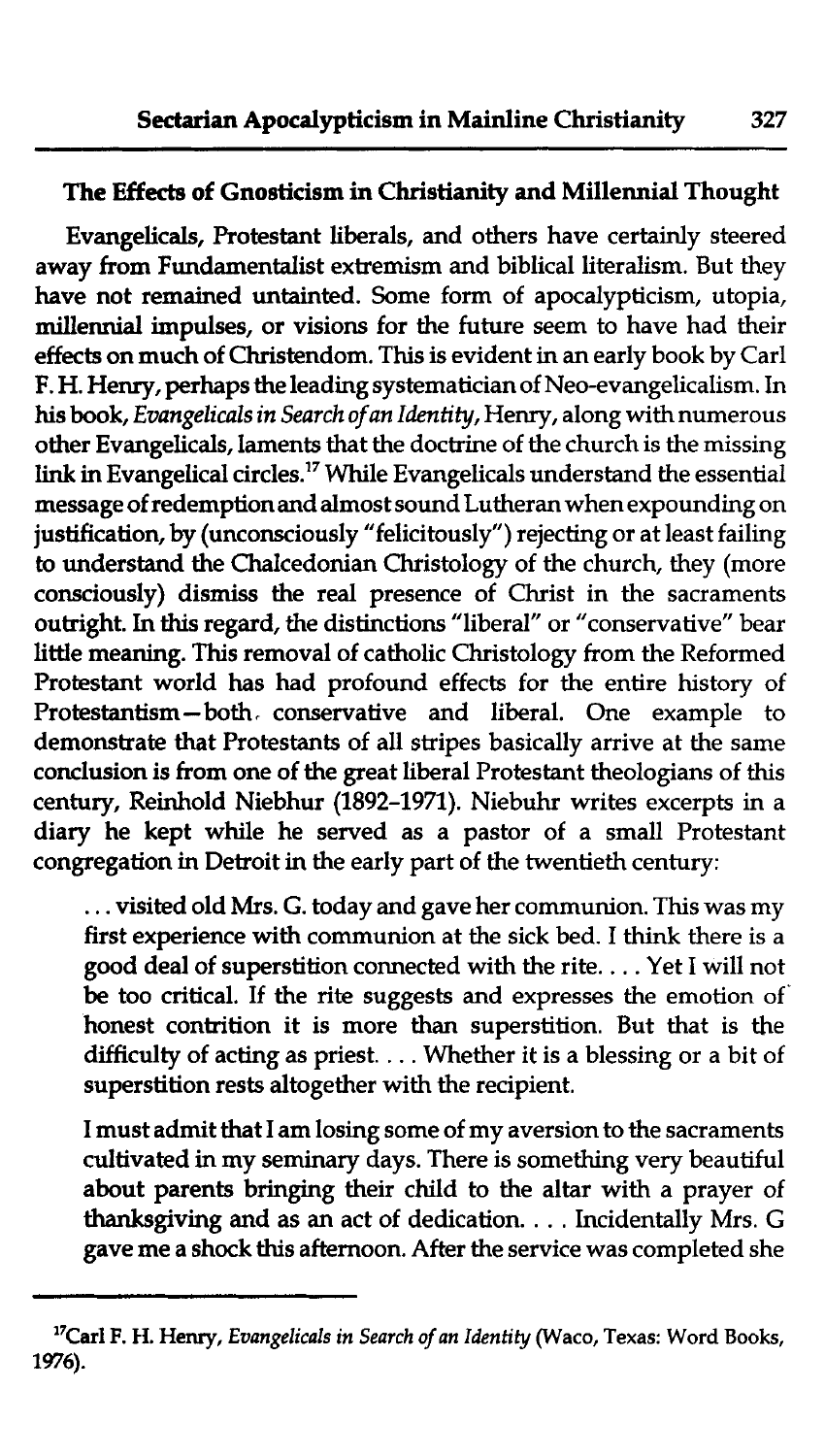fished around under her pillow and brought forth a five dollar bill. That was to pay me for my trouble. I never knew this fee business still existed in such a form in Protestantism.<sup>18</sup>

The concept of the kingdom of God as Christ's church manifesting Christ's presence in earthen vessels of water, bread, and wine is firmly rejected in the greater world of Protestantism. And therefore, the forgiveness of sins bestowed by the church through word and sacrament is not understood nor believed to be the goal of the kingdom of God in this world. Moral improvement (postmillennialism and Protestant liberalism), or rapture and escape (dispensational premillennialism and Fundamentalism), a this-worldly political kingdom (Marxism, capitalism, etc.), all become the much-sought-after utopias lying outside of the church. The heart of the matter today is the same as it was when Luther battled with Zwingli in 1529. Zwingli's theology is rooted in Gnosticism. Luther's refusal to give him the "right hand of fellowship" following the debate was because of Zwingli's essentially Gnostic thinking, which affected all his doctrine, especially his Christology. Luther's conclusion had far-reaching implications for today. Christology and Second Article theology in general is missing from the concept of spirituality in the twentieth century. In the interest of ecumenical relations, Roman Catholic theologian Karl Rahner introduced the concept of "anonymous Christians" to describe those who have not heard the gospel and embrace it unconsciously within their own religion, be it Buddhism, Islam, or others. John Hick has emphasized that First Article theology, rather than Second, should be the bridge over the troubling implications of the classic Christian claim of the exclusivity of Christ as the sole means of salvation. The title of Hick's book is telling: The Myth *of Christian Uniqueness: Toward a Pluralistic Theology* of *Religion* (1988).19

The word "spirituality" has come into widespread usage in the last thirty years. It has found a home in nearly every form of religious expression. The New Age movement, Wicca, neo-paganism, multiculturalism, Hinduism, and nearly every "ism" under the sun can "connect with" or "center" on "spirituality." But a thoroughgoing Gnostic

<sup>&</sup>lt;sup>18</sup>Reinhold Niebuhr, *Leaves From the Notebook of a Tamed Cynic*, forward by Martin E. Marty (1929; reprint, San Francisco: Harper Row Publishers, 1986), 6-7.

<sup>&</sup>lt;sup>19</sup>John Hick and Paul F. Knittner, editors, *The Myth of Christian Uniqueness: Toward a Pluralistic Theology ofReligion* (Maryknoll, New York: Orbis Books, 1987).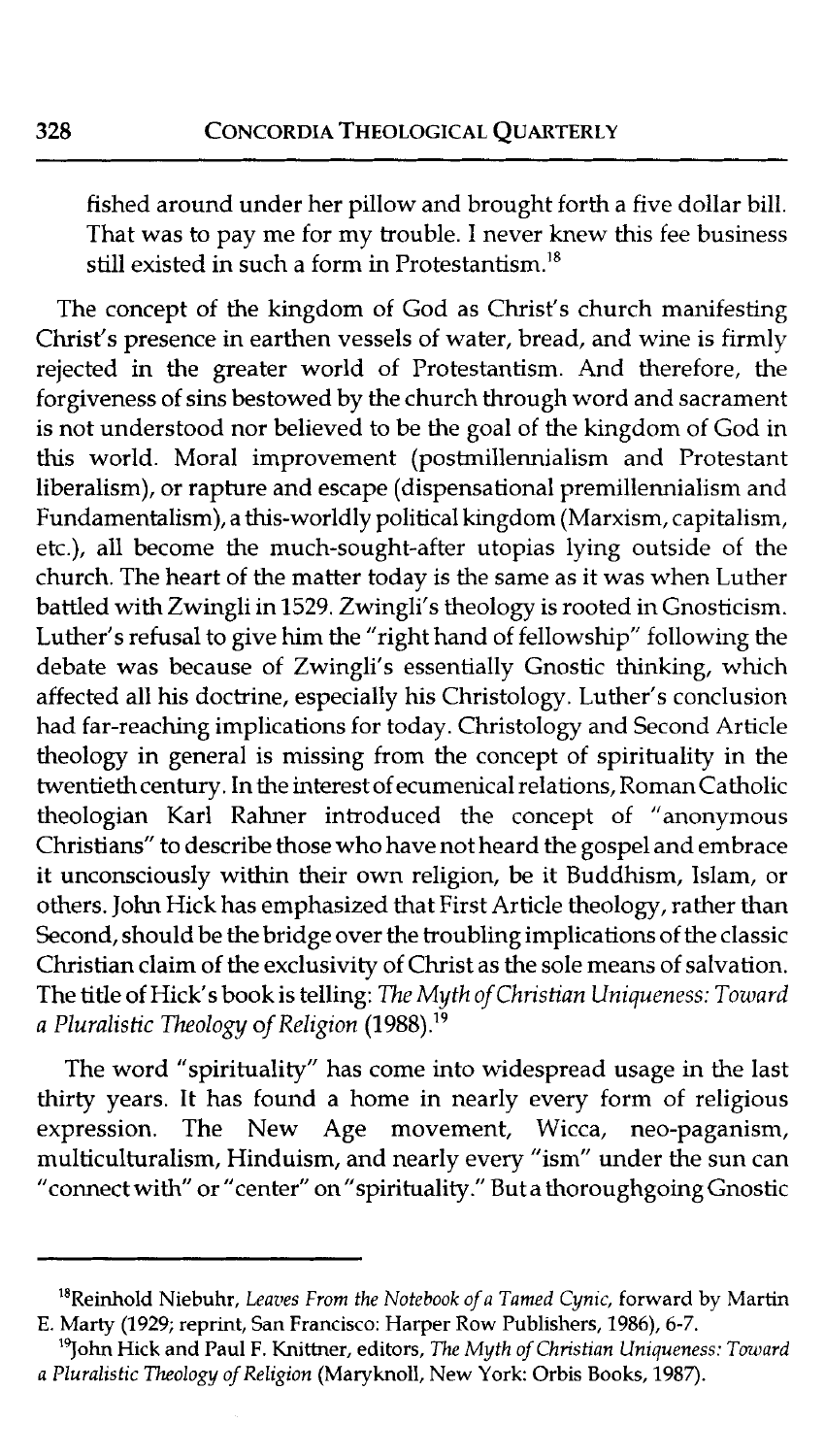divorce has taken place between Christology and spirituality, even unwaringly, and not so "felicitously," amongst today's version(s) of Reformed theology: Evangelicalism, Catholic mysticism, and the like. One should not be surprised therefore to hear the "modern spiritual life" described in the following way:

God is not a supernatural being off in the distance somewhere. God, or the sacred, or the spirit is the encompassing spirit all around us and within us.

The central claim is that the Christian life is about the opening of the self at the deepest level to the sacred. Spirituality is about becoming conscious of and intentional about a relationship with the sacred, acting compassionate toward others. Conscious and intentional because we are already in relationship with God.<sup>20</sup>

The Millennia1 fever to which both sects and denominations have today succumbed is rooted in a disease of **a** more primal nature. Millennialism has its roots theologically, philosophically, and historically in Gnosticism. Thomas Molnar writes: "The utopian tendency in man's mind is very strong and appears in almost every age."<sup>21</sup> The opening words of Scripture, "In the beginning God created . . ." tell of the faithful marriage of God to His beloved creation with man as His crowning jewel. But when the serpent uttered the fatal question "Yea, hath God said?" and when the forbidden fruit was eaten, unholy knowledge (gnosis), sin, and the loss of Eden resulted. How to regain that which was lost has been man's quest ever since. From the time of the Tower of Babel to the babblings and musings of philosophers, sages, poets, and worldly wise men throughout history to the present day, there have been long and well chronicled accounts of man's feeble attempts to bridge the gap between himself and God through knowledge.

Ted McAllister, in his outstanding book Revolt Against Modernity: Leo Strauss, Eric Vogelin, and the Search for a Post-Liberal Order, points out that Gnosticism is a belief in the power of knowledge to transform reality and thereby create an earthly perfection. $^{22}$  Is it not millennialism in its various

 $^{20}$ From a lecture titled "Revisioning Theology at the Millenium," given by Marcus Borg, professor of Religious Studies, Oregon State University.

<sup>&#</sup>x27;'Thornas Molnar, *Utopia: The Perennial Heresy* (New York: Sheed and Ward, 1967), **3.** 

<sup>&</sup>lt;sup>22</sup>Ted V. McAllister, *Revolt Against Modernity: Leo Strauss, Eric Vogelin, and the Search*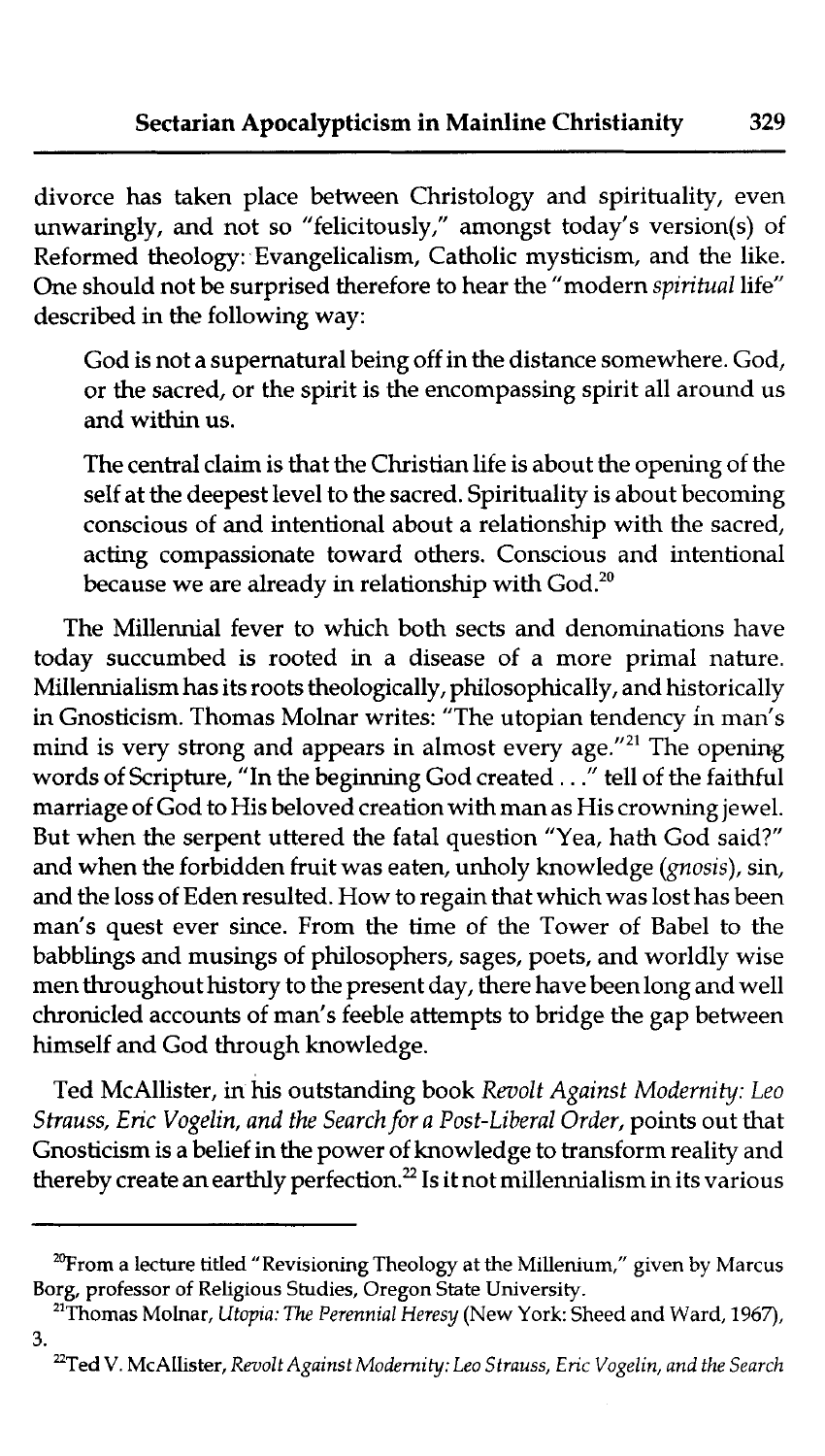forms that contends that God is preparing a better world tomorrow or a this-worldly paradise regained? Somehow or other the present world in which we live is filled with pain, imperfection and evil, and life is, as Thomas Hobbes noted, "cruel, miserable, brutish, and short."

For unbelieving Gnostics, the "problem of evil" is not resolved in the sacred knowledge and proclamation of God's word, the historical event of Christ crucified, and the presence of the Holy Spirit in the Christian church. Kant convinced many that this sacred knowledge was "noumena" and epistemologically inaccessible. He resolved the problem by looking to human knowledge and the autonomy of human reason. Reason will ultimately bridge the gap between what "is" and what "ought to be." For Kant, religion is to be discovered "within the limits of reason alone." Kant would conclude that the essence of religion is "the moral law within." Man is obligated to obey this "categorical imperative." This is merely another form of utopianism.

Utopians also long ultimately for a "better place" in social structures and mediating institutions of society - chiefly government. Politics and social engineering are the appointed means of carrying out their various visions. The "better place" theme appears throughout the history of philosophy as evidenced by the Idealism of Plato, Berkeley, and Hegel.

Karl Marx, Hegelian to the core, presents the politicalization of utopia. His radical program to interpret history as the dialectic of class warfare and political struggle had as its unfolding a this-worldly utopia. The quest for utopia divorced from God's revelation of His kingdom and church on earth leads to the manufactured earthly or heavenly kingdoms derived from human reason. Molnar clearly understood this:

We may speak of heresy in its strict sense only in the case of utopians who admit to religious beliefs; but in reality, all utopians follow the same pattern: the liberation of man from heteronomy, from the guidance and providence of a personal God, in the name of autonomy, of moral self-government. But since this would lead immediately to anarchy, the emancipated individual is necessarily

*for* **a** *Post-Liberal Order* **(Lawrence, Kansas: Unversity of Kansas Press, 1996). The volume is a revision of McAllister's Ph.D. dissertation in history at Vanderbilt University.**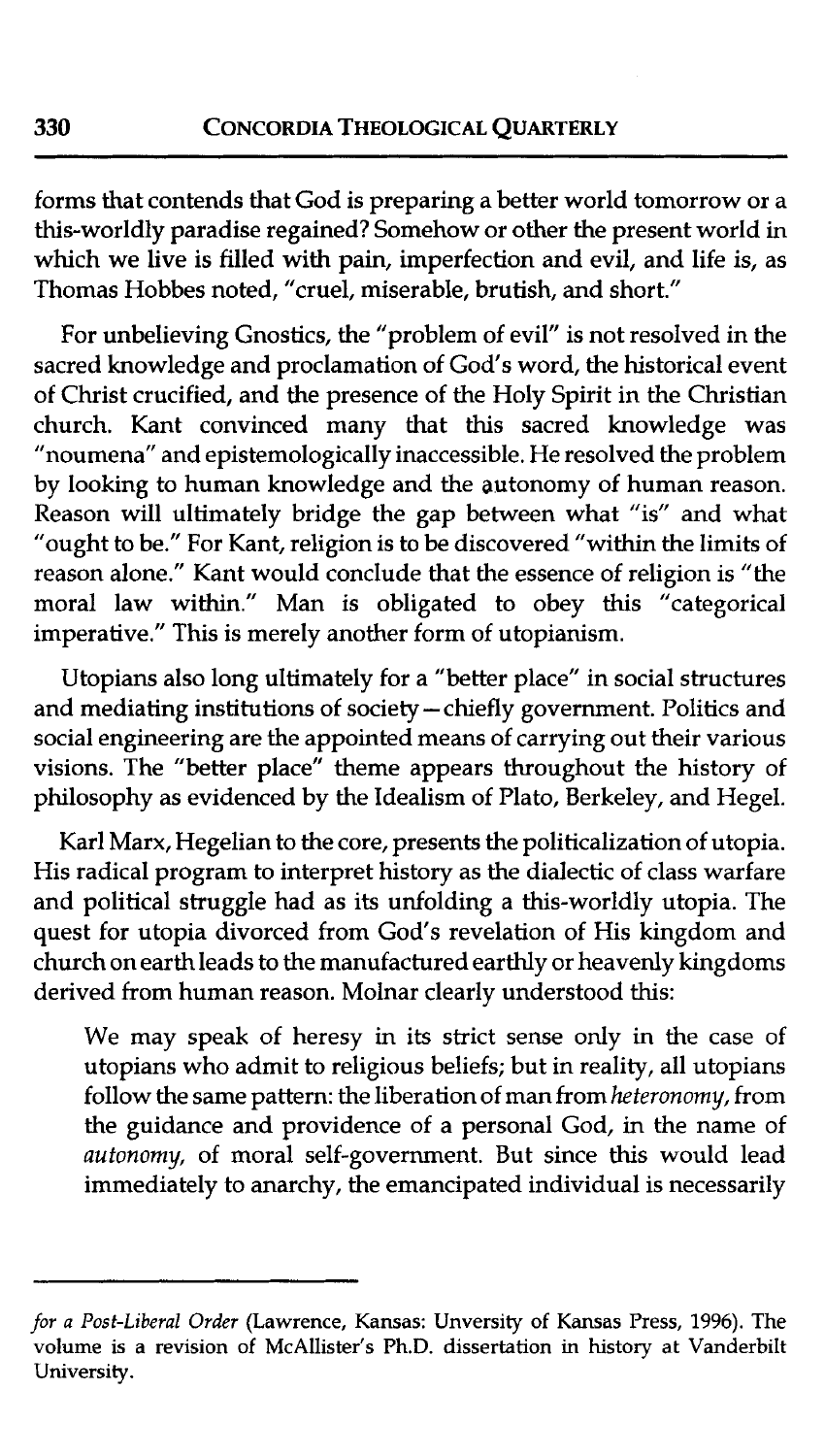plunged by the utopian into the collectivity which will assume his guidance and provide for him.<sup>23</sup>

America, with its rigorous commitment to battling the evil ways of communism and spreading its own version of utopia on earthdemocracy and capitalism-is also filled with a "this-worldly" and political vision of utopia. One need only think of the themes of some of the administrations in just this century alone. Roosevelt's "New Deal," Kennedy's "New Frontier," Johnson's "Great Society," Bush's "New World Order," and Clinton's "Bridge to the Future" all bespeak the constant refrain of the better place motif so strongly resonating in human consciousness. Harold Bloom contends in *The American Religion* that the real religion of America is not Christianity. He argues, quite convincingly, that it is Gnosticism.

As Americans, we are obsessed also with information, and we regard religion as the most vital aspect of information. I reflect that Gnosticism was (and is) a kind of information theory. . . . Information becomes the emblem of salvation; the false Creation-Fall concerned matter and Energy, but the Pleroma or Fullness, the original Abyss, is all information. *What they [Americans] actually seek to restore is not the church of the first Christians, but the primal Abyss, named by the ancient Gnostics as both our foremother and our forefather.*  Our national millenarianism, so pervasive in the nineteenth century, and still tempestuous among Fundamentalists and Pentecostals, associates itself with the books of Daniel and Revelation and leads to our crusading wars and unwholesome fantasies. . . . Only a Gnostic reading of the Bible can make us into the land of Promise. The new irony of American history is that we fight now to make the world safe for Gnosticism, our sense of religion.

Yet Gnosticism, if we are to consider it a religion, or at least a spiritual stance, is anything but nihilistic or hopeless, which may be why it is now, and always has been, the hidden Religion of the United States, the American Religion proper.<sup>24</sup>

**PMolnar, Utopia, 23.** 

**<sup>&#</sup>x27;%arold Bloom,** *The* **American** *Religion* **(New York: Simon and Schuster,** 1992), **30; 50 (emphasis added).**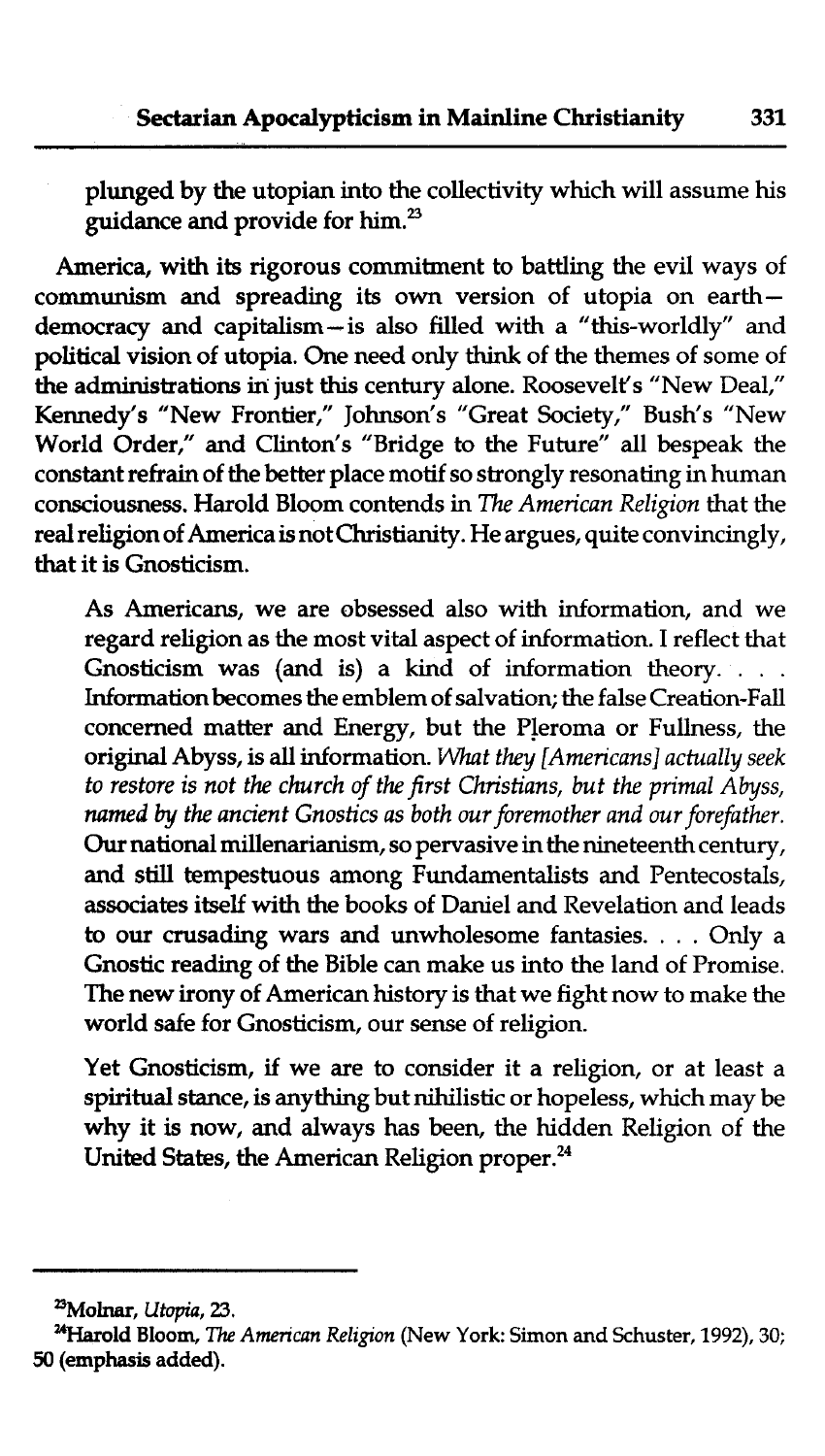Perhaps there is no better illustration of the force of Gnosticism than the twentieth century and largely American preoccupation with the fastpaced progress of science, scientism, physics, and technology. Science is indeed Gnosticism's sacred text. For many it provides the only source of authentic knowledge. Only that which can be subsumed under the rubric of the "scientific method" is knowable. For scientism and positivism, reality is reduced to "phenomena," matter in motion, observable, measurable, and so on. Quantum physics has additionally attempted to demonstrate that all matter is in constant flux. All things outside of science, like morality, ethics, and religious "truths," are therefore also outside the bounds of epistemological certainty, unknowable, and hence purely subjective. Science, therefore, is to be hailed as the new and true way to salvation. Gnosticism has nearly come of age as its essence is the belief in the power of knowledge to transform reality. Technology provides the means for knowledge to increase and along with it, the power to discover more information and more knowledge. Christianity has no place in this new metaphysics. According to Eric Voegelin, Christianity has been displaced in two phases. It has been "despiritualized and respiritualized." For once positivism "destroyed" Judeo-Christian consciousness, individuals were now open to "respiritualization" from non-Christian sources.25 The new "spirituality" includes such ideologies as humanism, scientism, New Age spirituality, multiculturalism, neo-paganism, biologism, psychologism, spin politics and the like. We have seen the steady disintegration of the worldly utopia of Marxism in recent decades. We have also witnessed an epistemological disintegration of Gnosticism in the latter half of the twentieth century. Saint Paul wrote long ago for Timothy as a young pastor to "instruct those that oppose themselves" (2 Timothy 2:25). Notice that Paul says to instruct those that oppose not Timothy or Christianity, but themselves. All varieties and versions of unbelief gradually reveal their false foundations and utter hollowness. Gnosticism's creed has always been the contention that knowledge is the key to the utopia that man so earnestly desires. But knowledge that is not founded upon the truth of God's word is a knowledge that will eventually culminate in both logical contradiction and solipsistic collapse. Scripture declares that the "fear of

<sup>&</sup>lt;sup>25</sup>Michael B. Federici, "Logophobia: Eric Voegelin on Scientism and the Postmodern Corruption in Politics," The Intercollegiate *Review* **35** (Fall 1999): 14-21.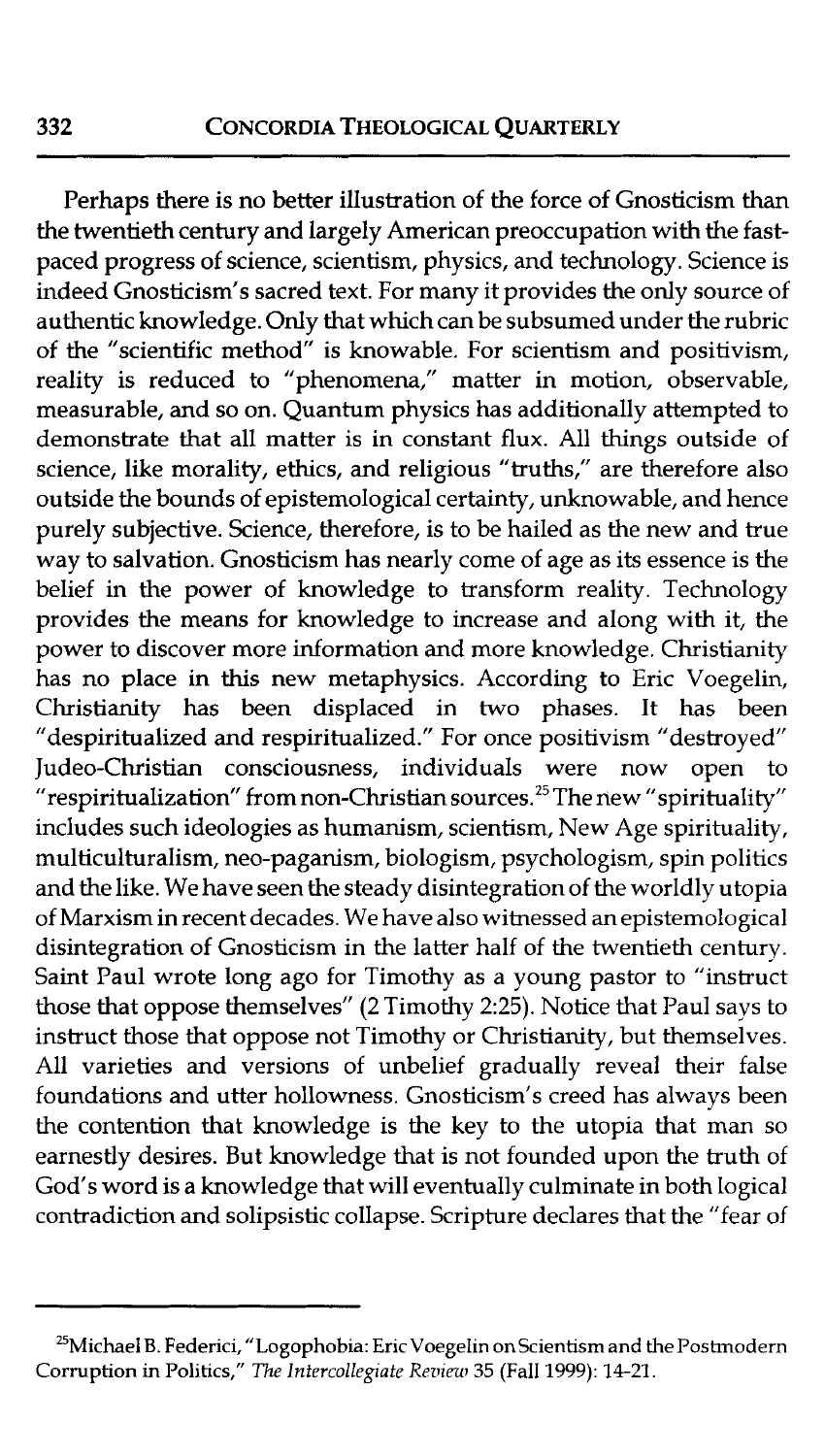the Lord is the beginning of knowledge" (Proverbs **7:l).** And it is the only basis upon which one may build a knowledge that "will not pass away."

Postmodernism is Gnosticism's creed turned on itself. Gnosticism's quest has been a search for meaning and utopia through knowledge. Its long journey has brought it to the nihilistic conclusion that there is no meaning. Richard Tarnas summarizes for us the essence of the postmodern mind:

What is called postmodern varies considerably according to context, but in its most general and widespread form, the postmodern mind may be viewed as an open-ended, indeterminate set of attitudes that has been shaped by a great diversity of intellectual cultural currents; these range from pragmatism, existentialism, Marxism, and psychoanalysis, to feminism, hermeneutics, deconstruction. . . . Out of this maelstrom . . . a few widely shared working principles have emerged. There is an appreciation of the plasticity and constant change of reality and knowledge, a stress on the priority of concrete experience over fixed abstract principles, and a conviction that no single a priori thought system should govern belief or investigation. The critical search for truth is constrained to be tolerant of ambiguity and pluralism, and its outcome will necessarily be knowledge that is relative and fallible rather than absolute or certain. Hence the quest for knowledge must be endlessly self-revising.<sup>26</sup>

For postmodernism, truth is not to be discovered or encountered nor is it something revealed. Rather it is merely a mode of discourse or a narrative shaped by a context. Hermeneutical principles contextualize meaning and language certainly does not render or refer to anything as "meaningful" or "true." Language is but a mode of power. To put it in the words of Richard Rorty, postmodernism is whatever one's colleagues allow one to get away with.

Herein lies the ultimate contradiction. If nothing is true or meaningful, then how can anything that the postmodernist says about meaninglessness be true? The search for meaning, millennium, and utopia, finally arrives at the ultimate conclusion that there is no meaning

**<sup>26</sup>Richard Tarnas,** *The Passion of the Western Mind* **(New York: Ballantine Books, 1991), 395-396.**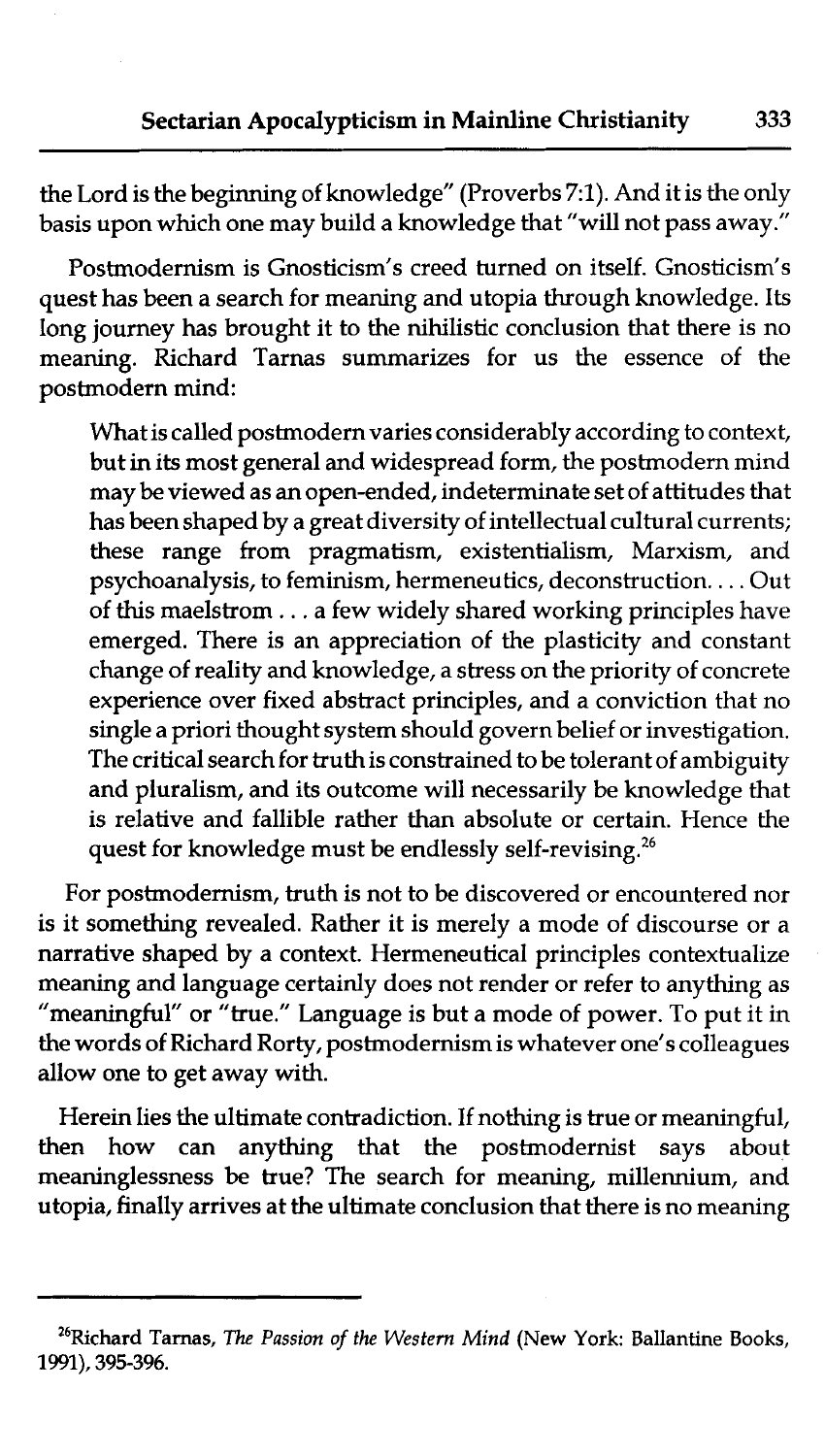to be discovered anywhere. Solomon anticipated this centuries ago: "Vanity of vanities, all is vanity" (Ecclesiastes 12:8).

#### Denouement: The Church as God's Kingdom on **Earth** and Future **Glory!**

There is no better way to combat Gnosticism, especially as it has run its weary course, than to declare that God has already established His kingdom (utopia if you will) on earth. It lies not in millennia1 dream worlds or the various political infrastructures of the kingdom on the left. It is His kingdom and it is indeed His glorious bride, the church! The Apostles' Creed embodies this central truth. The First Article speaks of God's Creation of the world, and, contra Gnosticism, Scripture declares "And God saw that it was good" (Genesis 1). Article I1 proclaims the gospel in the person and work of Jesus Christ who became flesh to redeem the world. Francis Pieper reminds us that:

... the Gloria in excelsis of the angels sounds forth its glad message, "Peace on earth," not in some future millennial kingdom, but at the birth of Christ and the preaching of the Gospel at that event, and that Christ says not of the citizens of a future millennial kingdom, but of all who believe the Gospel: "Peace I leave with you, my peace I give unto you" (John  $14:27$ ).<sup>27</sup>

The Third Article of the Creed declares the Holy Spirit and the one holy catholic and apostolic church to be where the very communion of saints takes place. It is the one central activity of the church to bestow the forgiveness of sins to this very communion of saints and not to an invisible, disincarnate "church" in some spiritual or invisible existence known only through Gnostic insights and visions of some future longing. From Invocation to Benediction, the liturgy proclaims the work of Christ's church on earth: to communicate the gospel through God's divinely appointed Means of Grace-word and sacrament. From the Confession to the Creed and the prayers, the Lord's Supper and the singing of the Agnus Dei, the church proclaims to the world that God, in Christ, through the Holy Spirit, bestows the forgiveness of sins. Where there is forgiveness of sins, there is life and there is the "peace which passeth all understanding," including the fallen understanding of the

**<sup>&</sup>quot;Francis Pieper, Christian Dogmatics, 3 volumes, (Saint Louis, Missouri: Concordia Publishing House, 1953), 3: 521.**